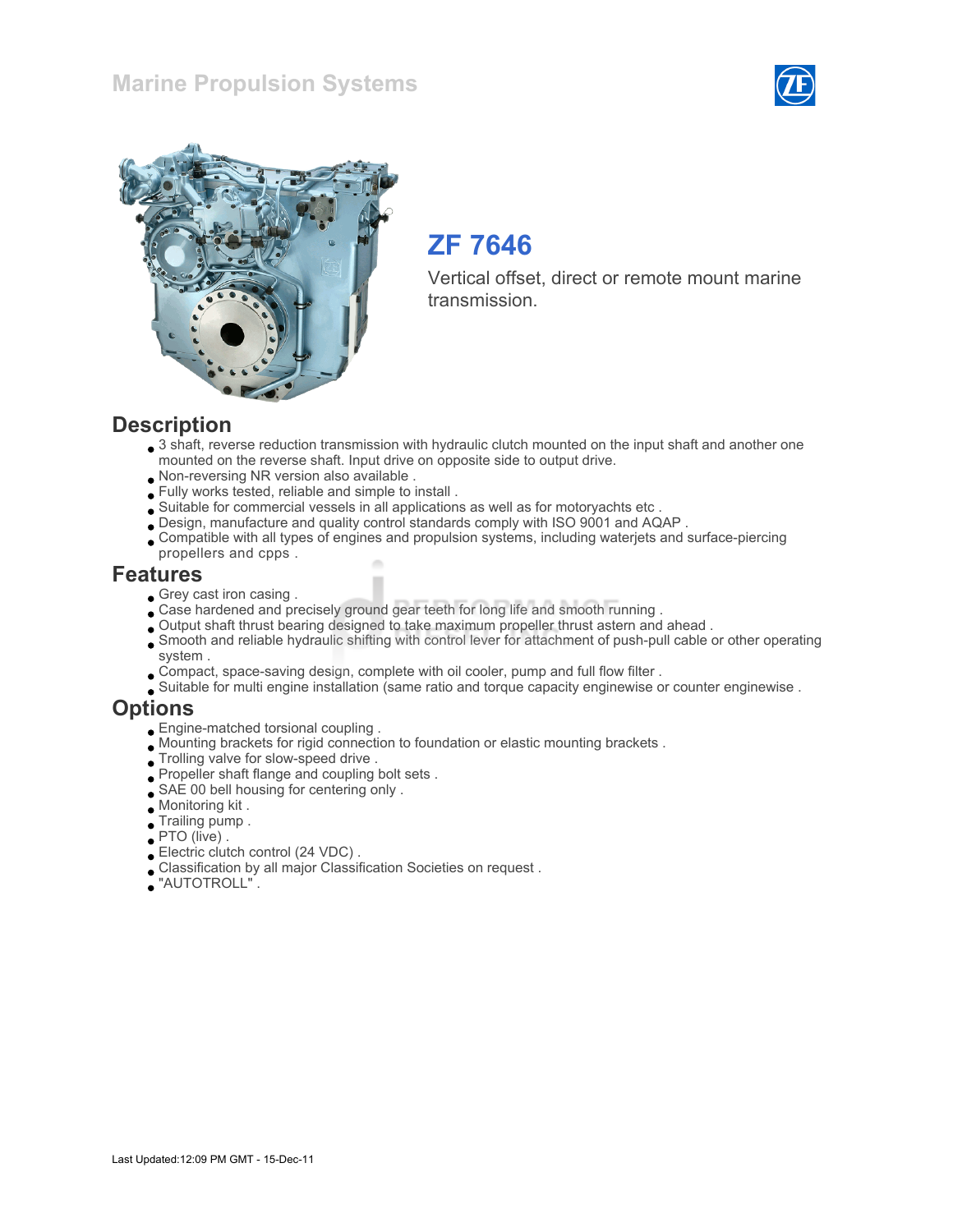

### Light Duty

| <b>RATIOS</b>                                          | MAX.<br><b>TORQUE</b> |      |                                                  | POWER/RPM |           |          | <b>INPUT POWER CAPACITY</b> |          |          |    | MAX.<br><b>RPM</b> |
|--------------------------------------------------------|-----------------------|------|--------------------------------------------------|-----------|-----------|----------|-----------------------------|----------|----------|----|--------------------|
|                                                        | Nm                    | ftlb | kW                                               | hp        | <b>kW</b> | hp       | kW                          | hp       | kW       | hp |                    |
|                                                        |                       |      |                                                  |           |           | 1800 rpm |                             | 2000 rpm | 2100 rpm |    |                    |
| 3.308*, 3.440, 3.625*, 3.826*,<br>4.000. 4.238*. 4.500 | 13400                 |      | 9883 1.4031 1.8816 2526 3387 2806 3763 2947 3951 |           |           |          |                             |          |          |    | 2300               |
| * Special Order Ratio.                                 |                       |      |                                                  |           |           |          |                             |          |          |    |                    |

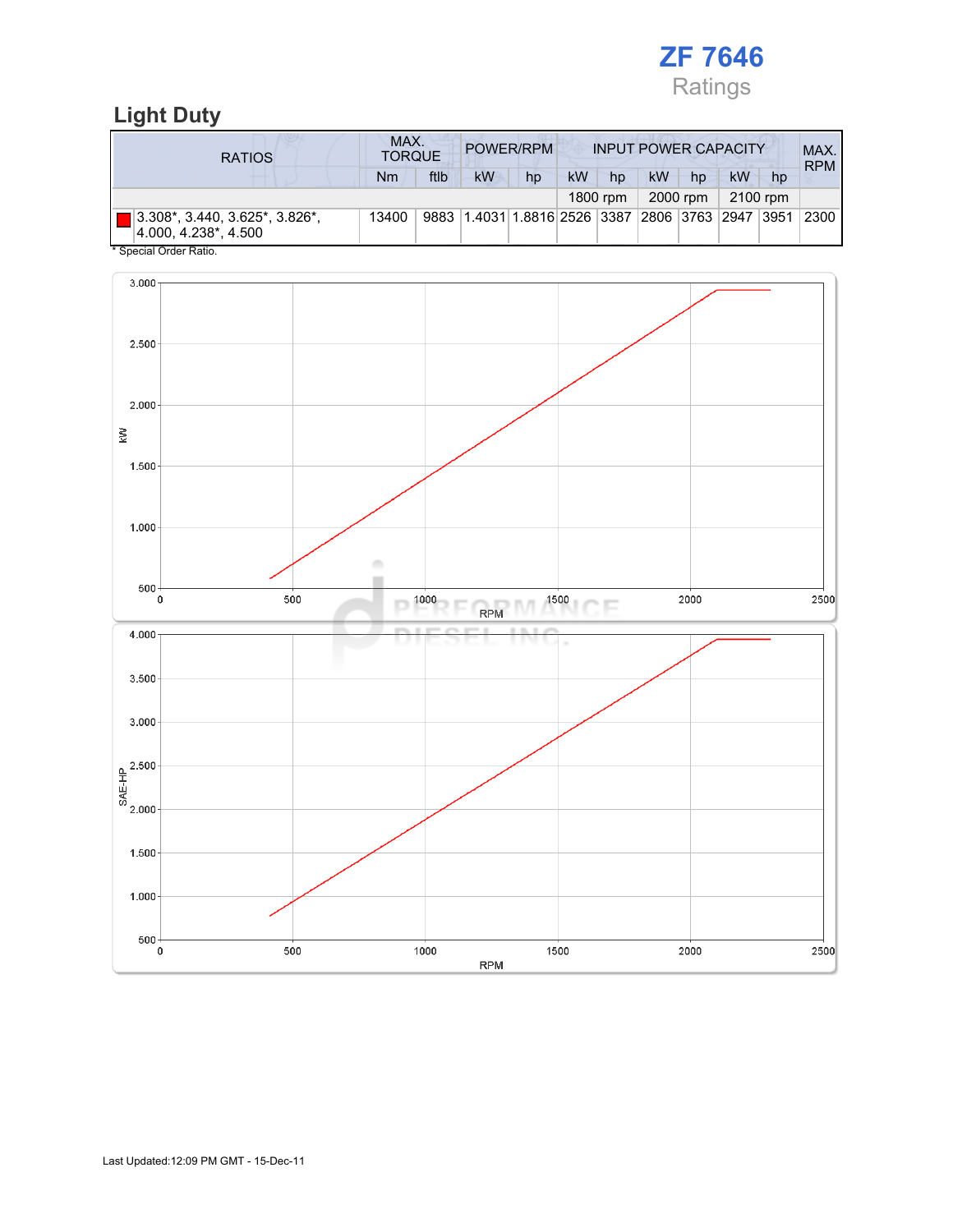

### Medium Duty

| <b>RATIOS</b>                                                    | MAX.<br>POWER/RPM<br><b>INPUT POWER CAPACITY</b><br><b>TORQUE</b> |      |                                                  |    |    |            |    |          |    |          | MAX.<br><b>RPM</b>                      |
|------------------------------------------------------------------|-------------------------------------------------------------------|------|--------------------------------------------------|----|----|------------|----|----------|----|----------|-----------------------------------------|
|                                                                  | Nm                                                                | ftlb | kW                                               | hp | kW | hp         | kW | hp       | kW | hp       |                                         |
|                                                                  |                                                                   |      |                                                  |    |    | $1600$ rpm |    | 1800 rpm |    | 2000 rpm |                                         |
| 3.308*, 3.440, 3.625*, 3.826*,<br>4.000.4.238*                   | 12540                                                             |      | 9249 1.3131 1.7609 2101                          |    |    |            |    |          |    |          | 2817   2364   3170   2626   3522   2300 |
| 14.500<br>$\bullet$ 0. $\bullet$ 1. 0. $\bullet$ 1. $\bullet$ 1. | 11880                                                             |      | 8762 1.2440 1.6682 1990 2669 2239 3003 2488 3336 |    |    |            |    |          |    |          | 2300                                    |

Special Order Ratio.

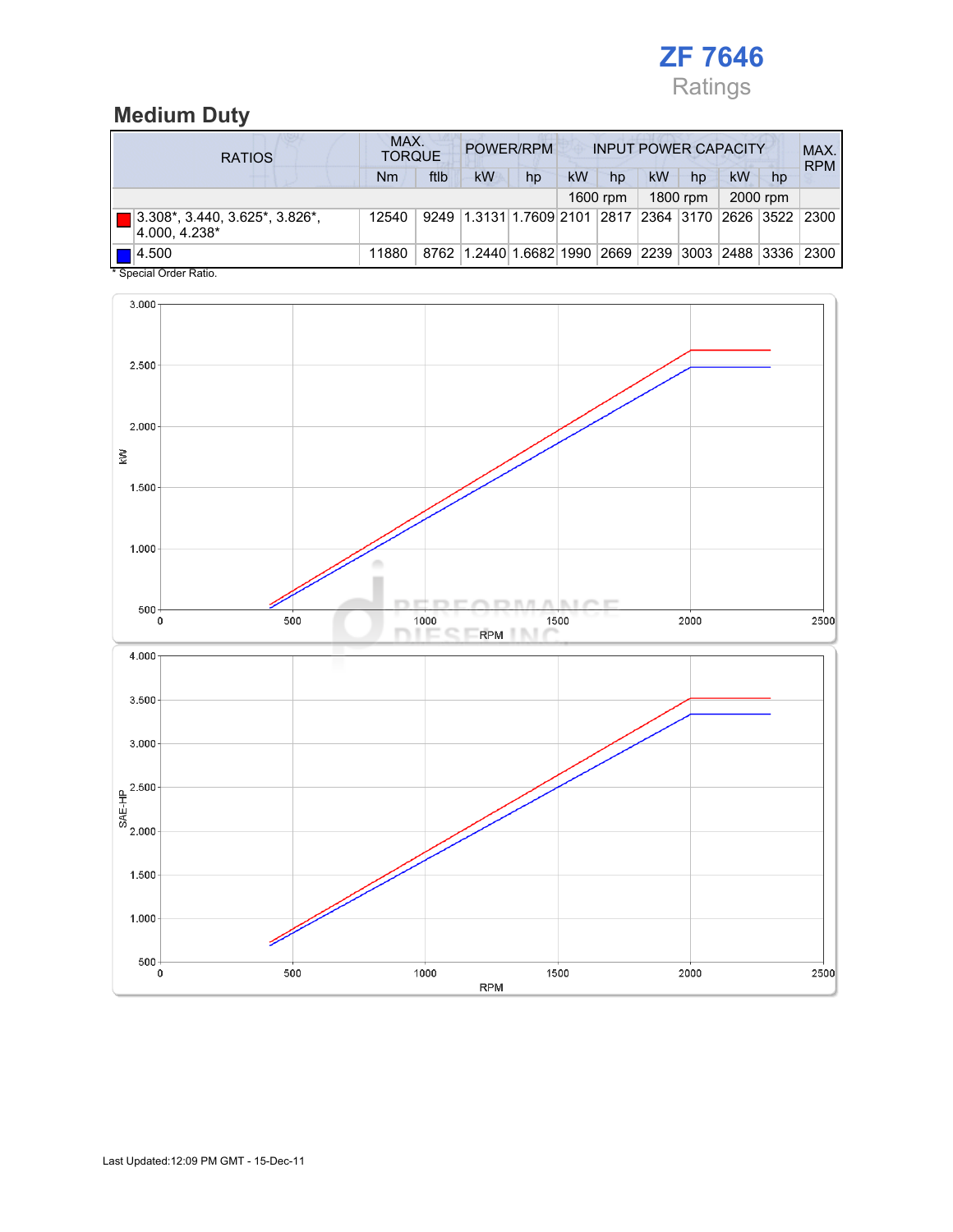

### Continuous Duty

| <b>RATIOS</b>                                                                | MAX.<br>POWER/RPM<br><b>INPUT POWER CAPACITY</b><br><b>TORQUE</b> |      |                                                                  |                                        |    |          |    |          |    |          | MAX.<br><b>RPM</b> |
|------------------------------------------------------------------------------|-------------------------------------------------------------------|------|------------------------------------------------------------------|----------------------------------------|----|----------|----|----------|----|----------|--------------------|
|                                                                              | Nm                                                                | ftlb | kW                                                               | hp                                     | kW | hp       | kW | hp       | kW | hp       |                    |
|                                                                              |                                                                   |      |                                                                  |                                        |    | 1200 rpm |    | 1600 rpm |    | 1800 rpm |                    |
| $3.308^*$ , 3.440, 3.625 <sup>*</sup> , 3.826 <sup>*</sup> ,<br>4.000.4.238* | 11000                                                             |      | 8113   1.1518   1.5446   1382   1854   1843   2471   2073   2780 |                                        |    |          |    |          |    |          | 1800               |
| $\P$ 14.500<br>* Conniel Order Petin                                         | 10300                                                             | 7597 |                                                                  | 1.0785 1.4463 1294 1736 1726 2314 1941 |    |          |    |          |    | 2603     | 1800               |

Special Order Ra

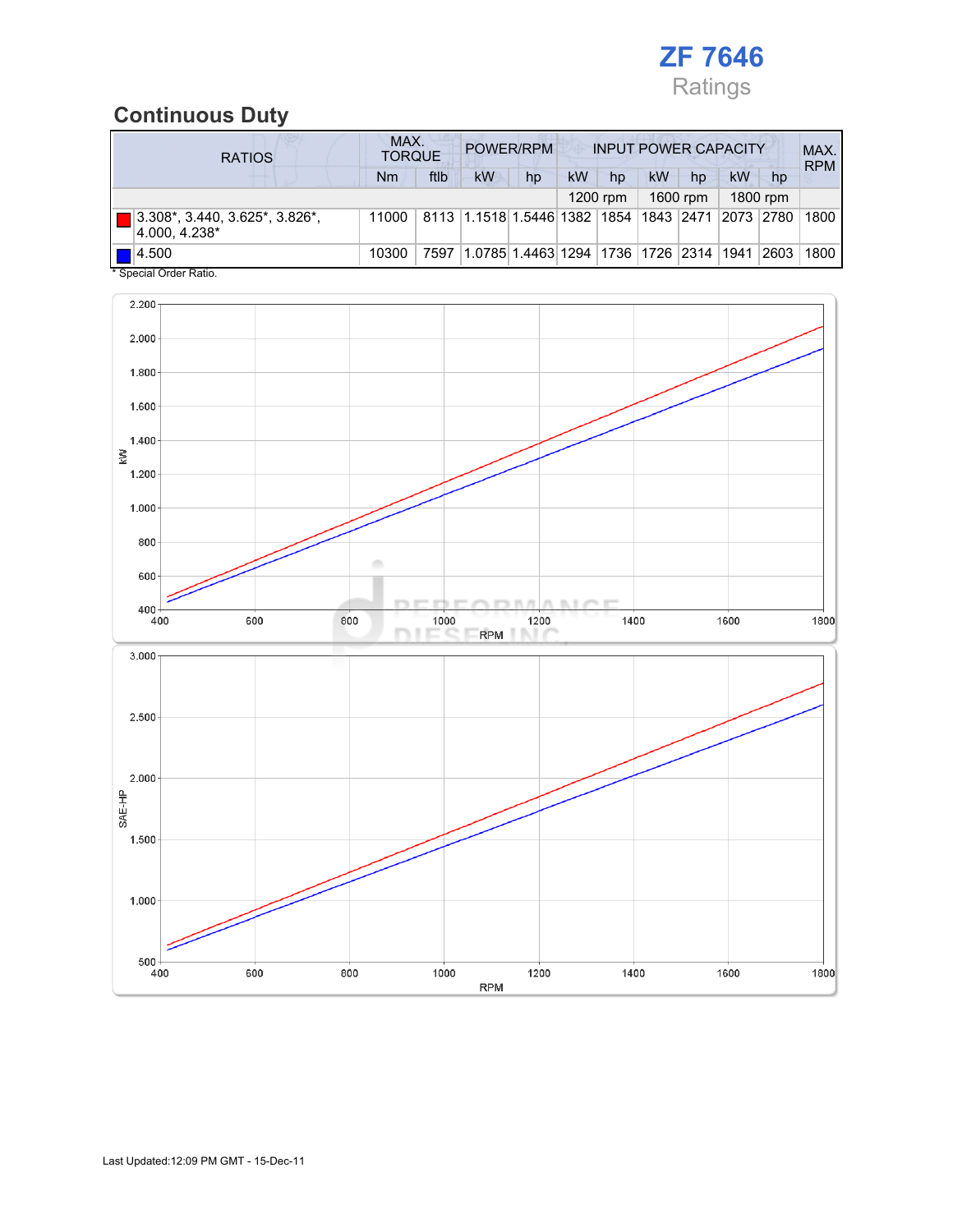



| mm (inches) |                |                |                |                |                            |            |                |                              |           |
|-------------|----------------|----------------|----------------|----------------|----------------------------|------------|----------------|------------------------------|-----------|
| A           | B <sub>1</sub> | B <sub>2</sub> | H <sub>1</sub> | H <sub>2</sub> | ш                          |            | L <sub>2</sub> | $L_3$                        | Bell Hsg. |
| 450 (17.7)  | 500 (19.7)     | 500(19.7)      | 430 (16.9)     | 806 (31.7)     | 761 (30.0)                 | 657 (25.9) | 146 (5.75)     | $\qquad \qquad \blacksquare$ |           |
|             |                | Weight kg (lb) |                |                | Oil Capacity Litre (US qt) |            |                |                              |           |
|             |                | 1,750 (3,850)  | 80.0 (84.8)    |                |                            |            |                |                              |           |
|             |                |                |                |                | $ \rightarrow$ $D$         |            |                |                              |           |

# **Output Coupling Dimensions**

|  |  |  |                       |  | <b>Bolt Holes</b> |                                                                |      |  |
|--|--|--|-----------------------|--|-------------------|----------------------------------------------------------------|------|--|
|  |  |  |                       |  | No.               | Diameter (E)                                                   |      |  |
|  |  |  | Imm in mm in mm in mm |  |                   | mm                                                             |      |  |
|  |  |  |                       |  |                   | 435   17.1   385   15.2   330   13.0   35.0   1.38   20   30.4 | 1.20 |  |